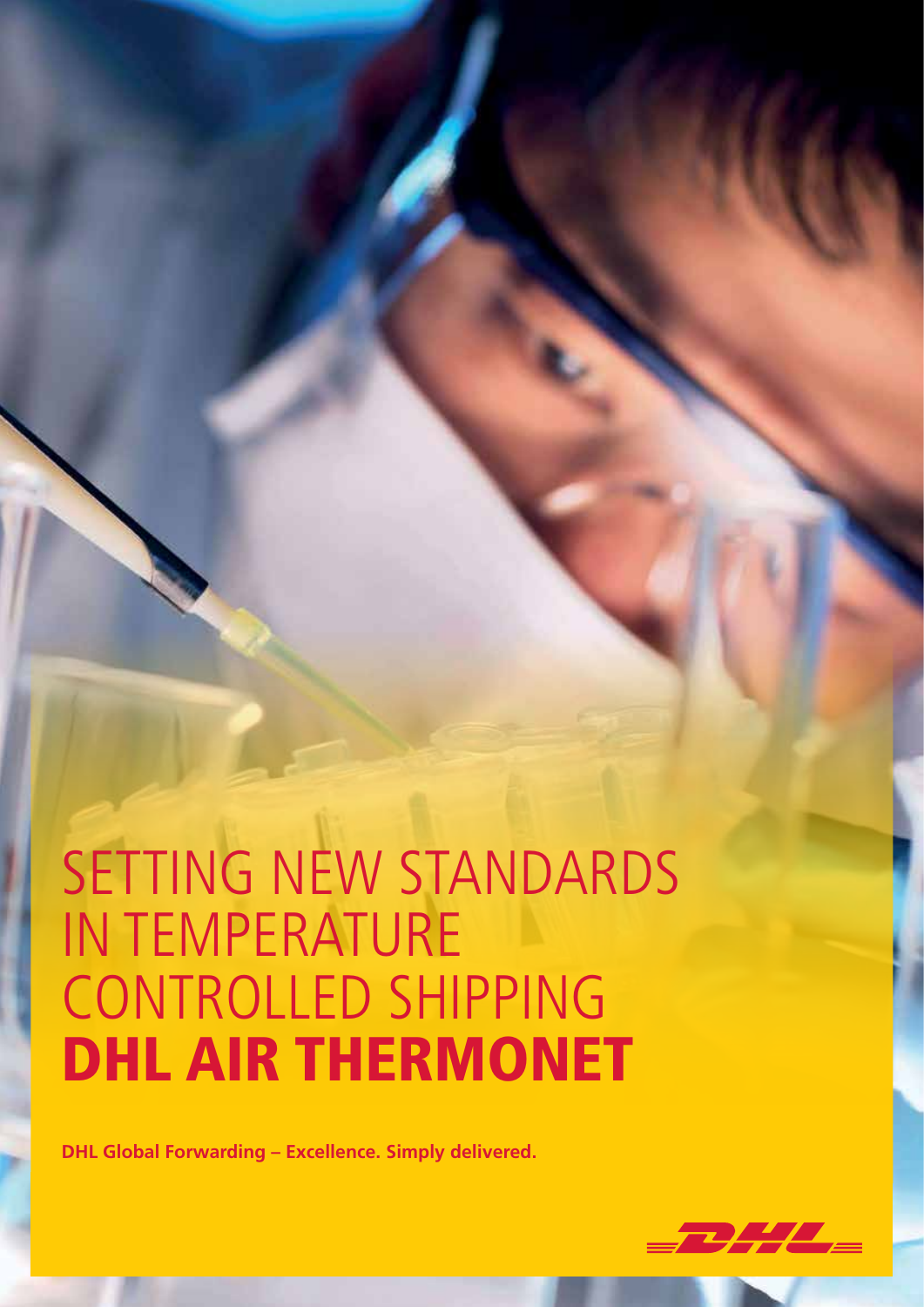### YOUR COLD CHAIN SOLUTION TO COVER THE WORLD

Transporting temperature-controlled shipments for the Life Sciences and Healthcare industry requires a unique combination of skills and expertise.

You need a partner who can bring together dedicated infrastructure; global Standard Operating Procedures (SOP) designed around your specific needs; trained staff who all work to identical protocols; and leading edge monitoring, tracking, and reporting technology.

### WELCOME TO DHL AIR THERMONET

With the largest and most trusted network in the industry, DHL Global Forwarding has a proud track record in Life Sciences and Healthcare. However, we recognize that this is a fast-changing sector that demands a smarter, more stable old chain solution.

This is why we launched DHL Air Thermonet: the new standard air freight product for the transportation of temperature-sensitive Life Sciences and Healthcare shipments

- Certified Life Sciences Stations, Specialists, and Audited Handling Processes
- n DHL Air Thermonet Good Distribution Practice (GDP) Guidelines, Life Sciences specific Supplier Management Program, and Central Certification and Audit Process
- Life Sciences designed IT platform, a fully integrated cold chain data source for all logistics events and temperature data
- SOP design and implementation with automated SOP change management and version control, including proactive contingency plan design
- Global proactive monitoring and intervention 24/7/365, visibility through up to 17 touch points, and in-transit ambient temperature monitoring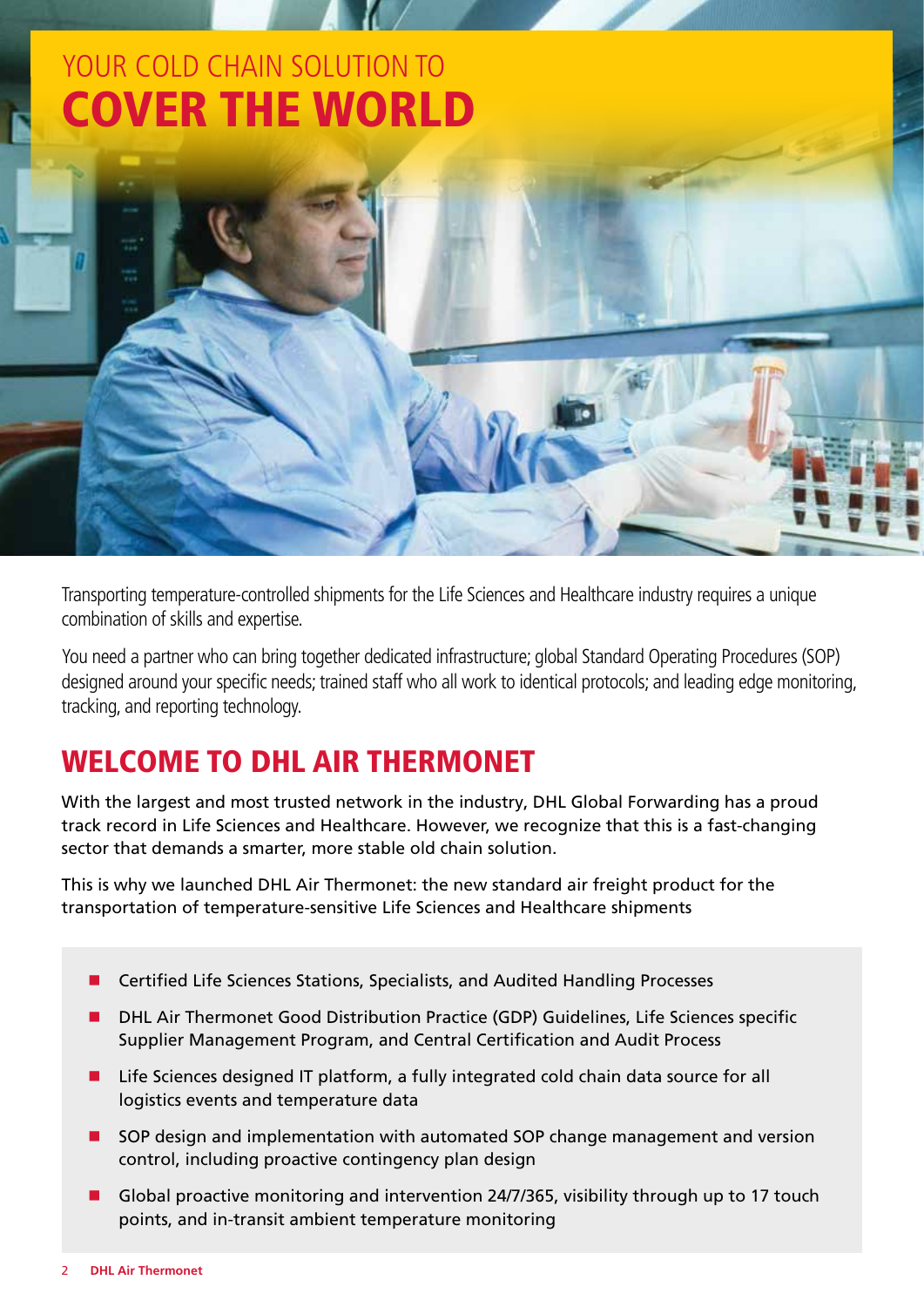### HOW DO I START USING DHL AIR THERMONET

#### EXISTING CUSTOMERS

- $\blacksquare$  As we already hold most of your shipping information, existing DHL Global Forwarding customers can easily switch to DHL Air Thermonet
- $\blacksquare$  Simply contact your Sales Representative and ask about moving your current temperature-controlled shipping to DHL Air Thermonet

#### NEW CUSTOMERS

**n** Simply contact your Sales Representative and ask about moving your current temperature-controlled shipping to DHL Air Thermonet



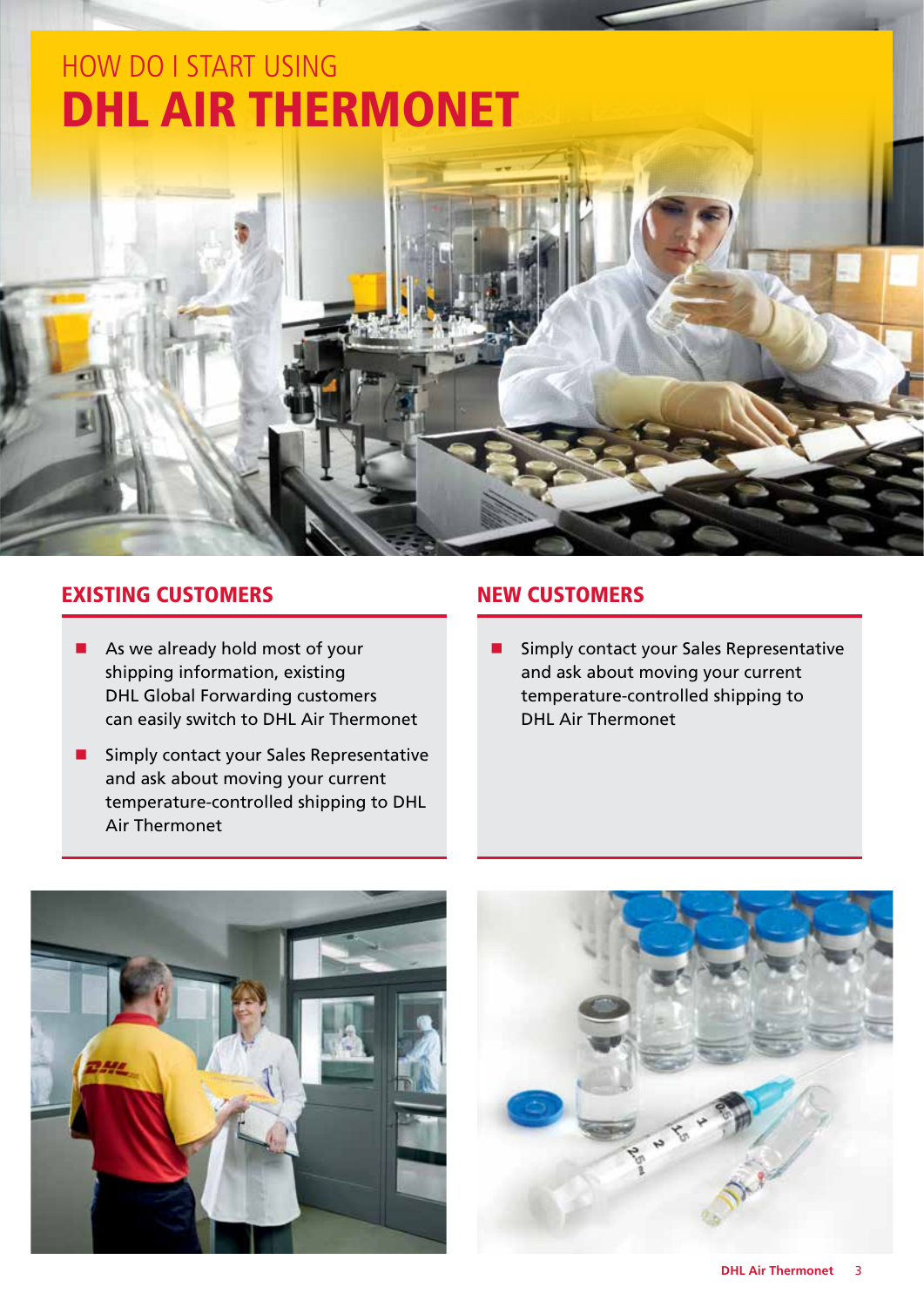## HOW DO I START USING DHL AIR THERMONET



#### YOUR LIFE SCIENCES & HEALTHCARE LOGISTICS PARTNER

**Operating a single, robust platform across the network, customers can count on a highly professional dedicated team diligently monitoring their shipment through every stage of its journey.**

- Over 4,500 employees focused on managing Life Sciences and Healthcare business
- $\blacksquare$  Core operational coverage across all regions through more than 90 major DHL Global Forwarding locations on six continents
- $\blacksquare$  Our central monitoring team operates 24/7/365 for proactive monitoring and intervention
- **n** Local Life Sciences and Healthcare experts to intervene if needed
- $\blacksquare$  Life Sciences specific supplier management program



#### GLOBAL SCALE, LOCAL PRESENCE

**Global standards, delivering GDP-compliant processes and an audited network.**

- $\blacksquare$  GDP network of compliant facilities providing coverage to over 5,000 trade lane pairs
- $\blacksquare$  Visibility through up to 17 touch points
- Global consistency through DHL Air Thermonet GDP Guidelines
- A single program for SOP design, implementation, and automated document control
- $\blacksquare$  Contingency planning option built into customer, product, and lane-specific **SOPs**



#### BEST IN CLASS **TECHNOLOGY**

**Our DHL Air Thermonet IT system – LifeTrack – has been designed specifically for compliance to Life Sciences and Healthcare requirements and provides an integrated data source for all temperature and logistics data.**

- SmartSensor RFID technology monitors shipment temperature along the transportation chain at designated check points
- $\blacksquare$  In-transit ambient temperature monitoring
- Automated SOP change management and version control
- $\blacksquare$  SOPs serve as the basis for shipment monitoring
- $\blacksquare$  LifeTrack data also accessible through mobile application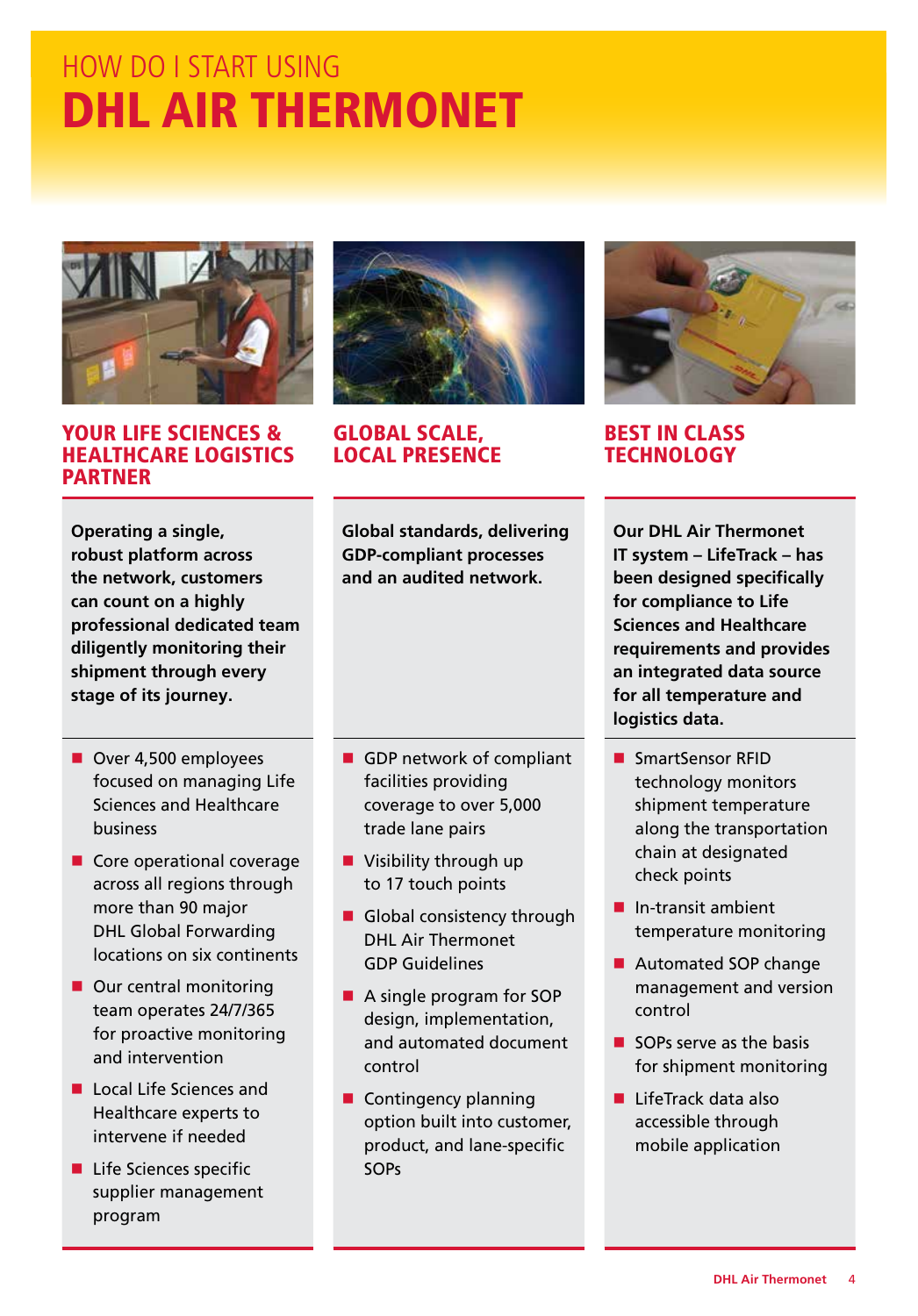

#### **What's the advantage of DHL Air Thermonet over other cold chain solutions?**

Key advantages include the GDP-compliant network, market leading cold chain platform LifeTrack, proactive monitoring and intervention at up to 17 touch points, and integrated SOP management.

**Do you cover all the locations I need to ship to?** DHL Air Thermonet operates between 5,000 point pairs globally, so we're likely to be in your locality but it's not just about scale. We have invested in creating more than 90 Certified Life Sciences Stations and will be investigating further locations in every region of the world, to route and monitor your shipments for ultimate reliability.

#### **What happens if something goes wrong with the temperature of my shipment?**

The greatest strength of the DHL Air Thermonet service is in the highly trained proactive monitoring and intervention team that monitors your shipments around the world 24/7/365. At the first sign of any deviation from agreed parameters, the team will contact our nearest on-site cold chain trained specialists to intervene and quickly resolve the issue. Additionally, this central team can intervene directly to address non-compliance, if necessary.

**Do you use Third Party Shippers?**

As most global forwarders, we rely on third party suppliers. These must meet our stringent Life Sciences supplier management requirements.

**How can you ensure my shipments will be handled consistently in different countries?** The key principle of DHL Air Thermonet is that it is based on one robust and audited operating process. It is managed by a network of skilled, centrally trained specialists working to a globally consistent standard and utilizing an exclusive IT platform. By minimizing local practices, DHL Air Thermonet can deliver an unprecedented level of synchronicity and security.

#### **Is it expensive to use DHL Air Thermonet?**

DHL Air Thermonet is very cost competitive. Any additional cost of using DHL Air Thermonet can quickly be offset through the savings achieved. Customers can get their products released to market with greater regulatory compliance and, by standardizing processes can realize future savings on volume shipping.